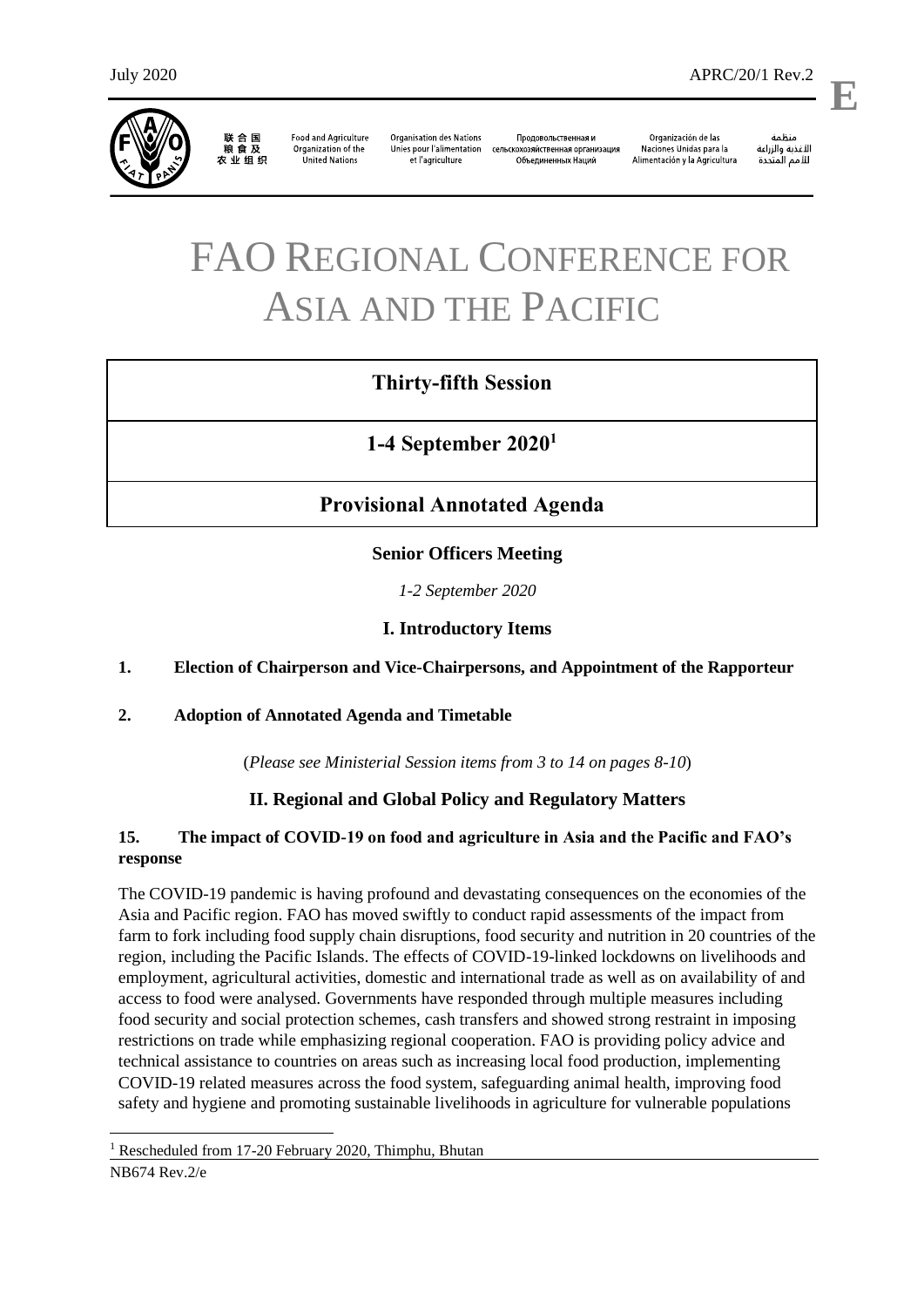through its Technical Cooperation Programme as well as by reorienting existing donor-funded projects. FAO will continue to mobilize resources for developmental and humanitarian projects and build on its call for funding through the recently announced COVID-19 Umbrella Programme to assist countries to recover and build back greener and more resilient food systems.

## **16. State of Food and Agriculture in Asia and the Pacific Region, including Future Prospects and Emerging Issues**

Food systems in Asia and the Pacific are changing rapidly along dimensions of both supply and demand due to economic growth as well as structural transformation, emerging technologies and urbanization. Due to structural transformation, the livelihoods of family farm households are becoming more complex and diversified, with a high reliance on sources of non-farm income. Non-farm income helps to alleviate poverty, but it may also pose challenges in making family farming competitive so that it can provide nutritious foods at affordable prices. New digital technologies are opening up new horizons in terms of natural resource management and improved competitiveness. Urbanization is leading to fundamental changes in food systems and food environments that affect consumers' food choices and how farmers connect with these new markets. Given that progress in alleviating hunger appears to have stalled in recent years after many years of rapid progress, it will be important to take full advantage of structural transformation, digital agriculture and urbanization in order to achieve zero hunger in Asia and the Pacific. Members are invited to share their experiences in how farmers, consumers and government policies are adapting to the emerging food systems in the region.

The Regional Conference will also review a report on the results of country consultations on technical issues held prior to the Regional Conference for Asia and the Pacific.

## **17. Setting regional priorities to manage water for agriculture under conditions of water scarcity**

The region faces a severe intensification of water scarcity in the coming decades due to a range of drivers. Population growth, rapid urbanization and socio-economic development are leading to increased water and energy demand from the industrial and domestic sectors, in addition to extra demands on agriculture to expand and diversify food production. There is also a growing realization that water is the basis of the vital ecosystems that underpin sustainable food systems and cannot be overexploited. These drivers are taking place in a region with low per capita water availability, coupled with already high exploitation of water resources (much of it for irrigation) and rapid declines in water quality (making it unavailable for many uses including in some cases for agriculture). Climate change, which is leading to shifting and unpredictable monsoons and slow-onset disasters such as drought, desertification and aquifer salinization, will exacerbate the situation. It is therefore of paramount importance that countries strategically plan their water resources allocation and review their water, food security, environment and energy policies to make the best use of each single drop of water. The paper outlines a range of technical, investment and policy approaches that FAO is developing in close collaboration with Members in Asia and the Pacific region. Delegates are invited to provide guidance on how FAO can best support member countries in ensuring that agriculture sectors across Asia are consuming water in a sustainable manner and maximizing water productivity, even as the availability of water resources declines and becomes more variable.

## **18. Building resilience of small-scale fisheries to ensure food security and nutrition in the Pacific**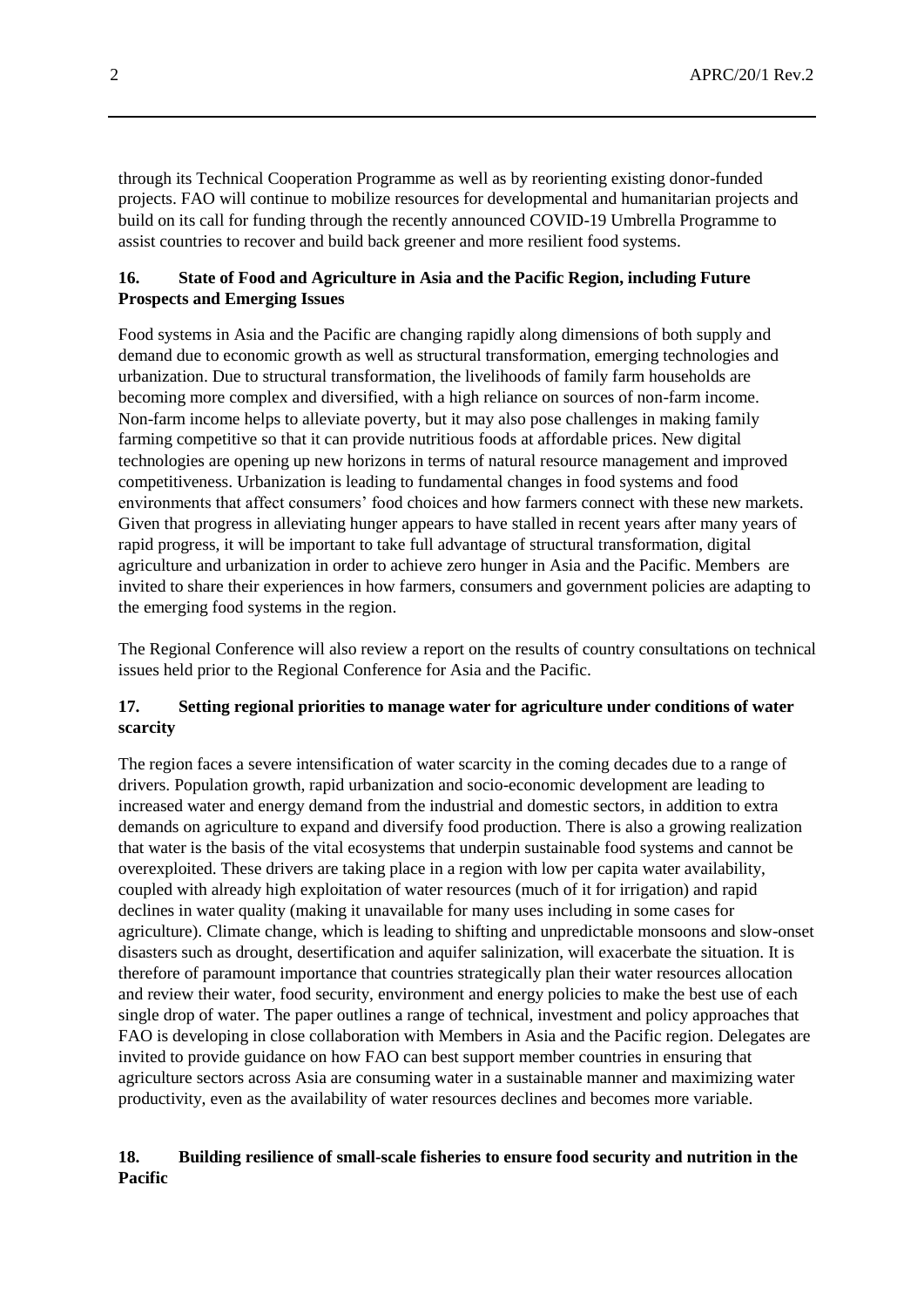Fisheries are an important source of food, income and cultural identity. This is particularly the case for the Pacific Island nations. The people of the Pacific Islands, on average, consume two to three times the global average of fish per capita per year and fish accounts for 50 to 90 percent of animal protein in the diets of coastal populations, with the largest share coming from coastal fisheries. Coastal fisheries play an indispensable role in the fight against a 'triple burden of malnutrition' – undernutrition, micronutrient deficiencies, and overweight and obesity. However, marine resources that support coastal communities in the region are often threatened or poorly managed. This situation is further exacerbated by land-based issues such as deforestation, land degradation, pollution, as well as the impacts of climate change in coastal areas. There is a growing interest and momentum to safeguard the contributions of coastal fisheries to food security and nutrition, while enhancing the socio-ecological resilience of fishing communities in the Pacific. FAO has supported Members through enabling community participation in governance, implementing regional and international policies, and improving access to and safety of fish in domestic markets to ensure food security and nutrition in the face of climate change. Given the multisectoral nature of the issues faced in coastal areas, increased synergies among partners and programmes supported under various financing mechanisms will be required. Members are invited to provide guidance on how FAO can best support Pacific Small Island Developing States (SIDS) in scaling up such efforts.

#### **19. Building sustainable and resilient food systems in Asia and the Pacific**

A traditional approach to achieving food security concentrates action on food supply chains and increasing agricultural production to ensure the availability of food supply so that consumers may have access to more affordable food. This approach has characterized many of the policies and measures implemented to pursue food security in Asia and the Pacific. In combination with broadbased economic growth, this approach has enabled many countries in the region to reduce hunger and achieve the Millennium Development Goals (MDGs) related to food security. However, recent evidence suggests that progress toward the ultimate goal of ending hunger has stalled. At the same time, many countries in the region wrestle with the triple burden of undernutrition, micronutrient deficiency, and obesity and overweight, as well as worsening environmental degradation and growing external threats, including increased incidence of extreme climate-induced disasters. Nutritious foods are often expensive and unaffordable due to factors throughout food systems, including food production, food supply chains and food environments, as well as consumer demand and the political economy of food. For example, fruits and vegetables are notably more expensive in Asia and the Pacific than in other parts of the world. Part of the reason for these sub-optimal outcomes is that the traditional approach to food security neglects developments in the wider food system and goals that do not specifically involve enhancing agricultural productivity and food supply. Delegates will hear how the adoption of a food systems approach can provide a more effective basis for action toward a sustainable food system that reduces food loss and waste, is nutrition-sensitive, equitable and resilient. Examples of specific policies and measures involving a range of public and private institutions will be used to highlight the potential benefits of a food systems approach, while also illustrating challenges that will need to be overcome if these benefits are to be realized.

#### **III. Programme and Budget Matters**

#### **20. Results and Priorities for FAO activities in the Region**

The Regional Conference will consider how FAO activities have addressed previously agreed regional priorities during 2018-2019 and will provide guidance on areas of regional priority for 2020-2021 and beyond, in the context of FAO's Strategic Objectives and the 2030 Agenda. The discussion will be informed by the results of FAO's work in the region, the Medium Term Plan 2018-21 (reviewed) and Programme of Work and Budget 2020-21; priorities and recommendations of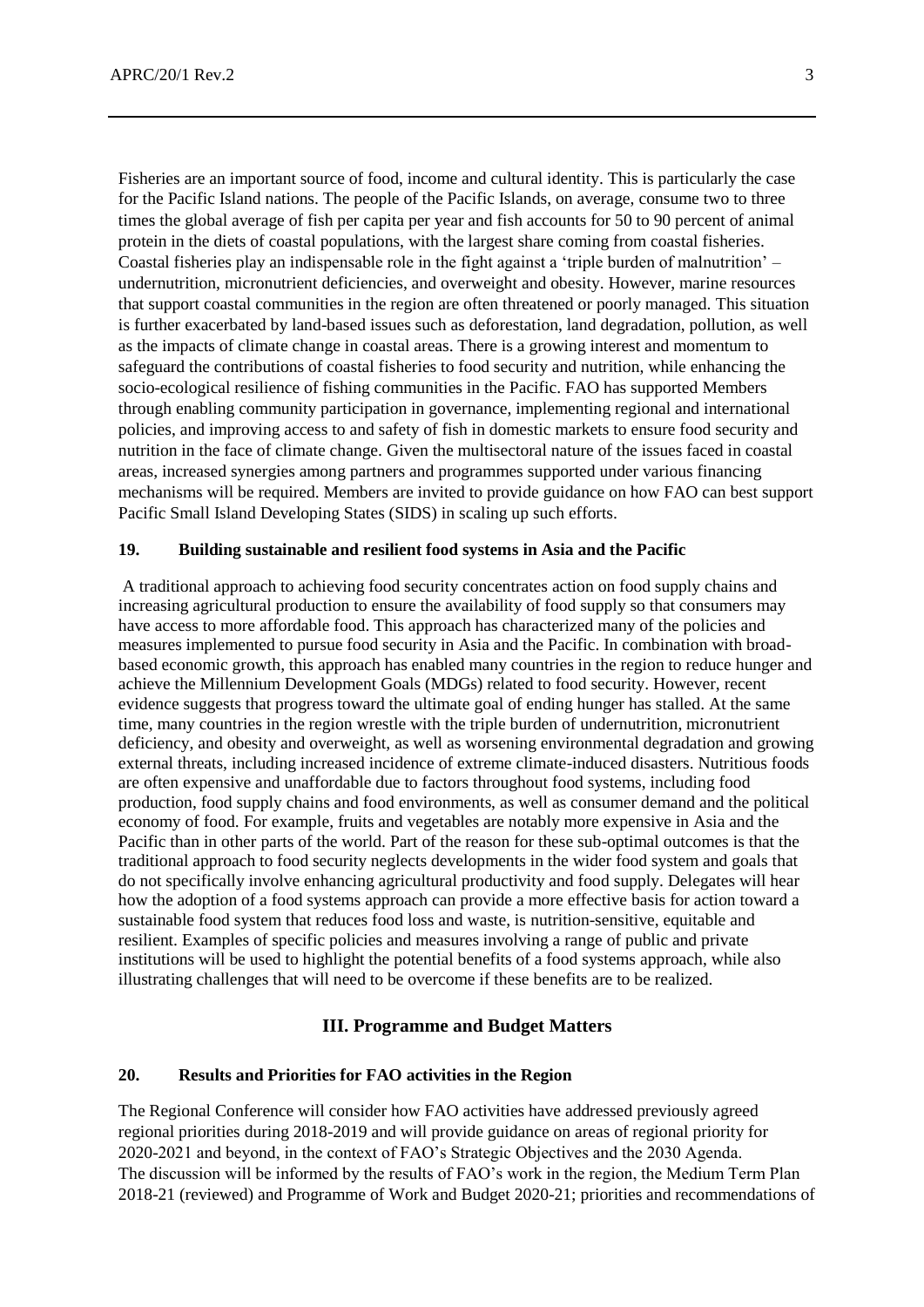the Regional Technical Commissions; and the plans and priorities of partners such as the Regional Economic Organizations, civil society organizations (CSOs) and the private sector. FAO will provide an overview of the results achieved through the Regional Initiatives, including lessons learned. The Regional Initiatives serve as a mechanism to ensure effective delivery and impact of FAO's work on the key priorities of the region contributing to the Strategic Objectives and the Sustainable Development Goals (SDGs).

## **21. Decentralized Offices Network**

The paper will outline the way forward, challenges and opportunities for FAO's decentralization policy, taking into consideration the conclusions of the 159th Session of the FAO Council (4-8 June 2018) and the 41st Session of the FAO Conference (June 2019) on the need to continue efforts to strengthen the technical capacity of the Organization including through the review of FAO's decentralized network coverage and of the country office staffing model. The paper will present for consideration the outcomes of the corporate Internal Review of FAO Regional Structures carried out in 2018-2019, and the progress made in the implementation of United Nations General Assembly resolution RES/A/72/279 on the repositioning of the United Nations development system launched in January 2019 across the region, with priority attention to the Rome-based Agencies (RBAs) collaboration format.

## **IV. Other Matters**

## **22. Multi-year Programme of Work (MYPOW) 2020-2023 for the FAO Regional Conference for Asia and the Pacific**

Development of a Multi-year Programme of Work (MYPOW) 2020-2023 for the Regional Conference for Asia and the Pacific is recommended, in accordance with the Assessment of FAO Governance Reforms (C 2015/26 Rev.1), to enable continuity and longer-term planning and accountability.

## **23. Date and Place of the 36th Session of the FAO Regional Conference for Asia and the Pacific**

#### **24. Any other matters**

Any other business.

#### **Adoption of the Report of the Senior Officers Meeting**

The Rapporteur will introduce the Report of the Senior Officers Meeting prepared by the Drafting Committee for consideration and adoption. The meeting will adopt the report, with appropriate amendments, by consensus.

Closure of the Senior Officers Meeting.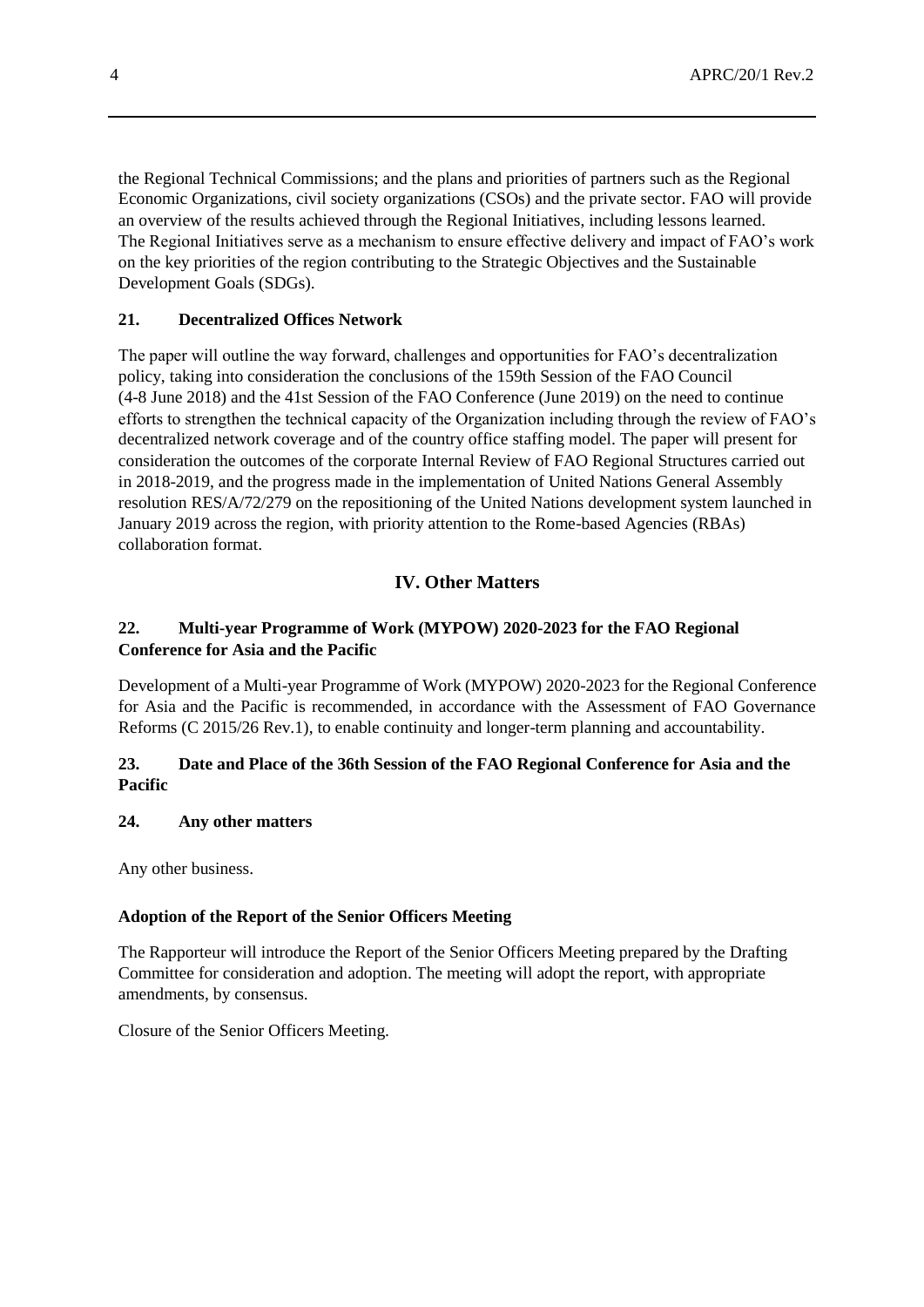## **Information Items<sup>2</sup>**

#### **a) Report on the Animal Production and Health Commission for Asia and the Pacific (APHCA)**

The document describes the current work of the Commission. Topics include the development of sustainable animal production and health systems in Asia and the Pacific in view of the increasing impacts of climate change, complexities in food chains and the rise of animal and public health threats including African Swine Fever (ASF) and antimicrobial resistance (AMR).

#### **b) Report of the Asia-Pacific Fishery Commission**

The document will present the recent work of the Asia-Pacific Fishery Commission and will describe activities that, through instruments such as the FAO 1995 *Code of Conduct for Responsible Fisheries*, promote the full and proper utilization of living aquatic resources. It will review the state of marine resources, and activities to conserve and manage resources, to promote marine and coastal fisheries enhancement, and to foster relevant training and research activities.

#### **c) Report of the Asia-Pacific Forestry Commission (APFC) and the Fourth Asia-Pacific Forestry Week (APFW 2019)**

The document presents the recent work of the Commission and the set of recommendations from the 28th Session of the APFC. It will describe APFC activities on landscape restoration; community forestry, forest trade and markets, technology and its influence on forests and forestry, forests and climate change and the *Third Asia-Pacific Forestry Outlook Study*. The document will also update delegates on APFW 2019, one of the largest and most important forestry gatherings in the Asia-Pacific region, which was held in Incheon, Republic of Korea, from 17 to 21 June 2019. The overall theme was "forests for peace and wellbeing." The event had five streams: restoring our forests and landscapes; people and forests living in harmony; building a resilient environment; promoting responsible trade and markets; and innovating governance and institutions.

## **d) Report of the Asia and Pacific Plant Protection Commission (APPPC) and Update on Fall Armyworm in Asia and the Pacific**

The document will report on the recent work of the Commission. It will describe APPPC work to coordinate and promote development of regional plant protection systems, assistance to member countries to develop effective plant protection regimes, to set standards for phytosanitary measures, to advance integrated pest management and to facilitate information sharing. The document will also update delegates on the current situation of the Fall Armyworm in the region, including the recommendations and best practices for preparedness, surveillance and mitigation strategies and the effective use of integrated pest management (IPM) and biological control. These recommendations are the result of a consultative meeting held in Bangkok from 20 to 22 March 2019 with the FAO Regional Office for Asia and the Pacific (RAP) and the FAO Plant Production and Protection Division (NSP).

#### **e) Report on African Swine Fever (ASF) in Asia and the Pacific**

 $\overline{a}$ 

The document will update delegates on the situation of ASF in the region. Globalization has increased the pathways for the disease to spread through the movement of pig and pig products. ASF is a severe threat to pig production systems and it is now in the region. This Information

<sup>&</sup>lt;sup>2</sup> If they so wish, delegates may comment on the information items under "Any Other Matters".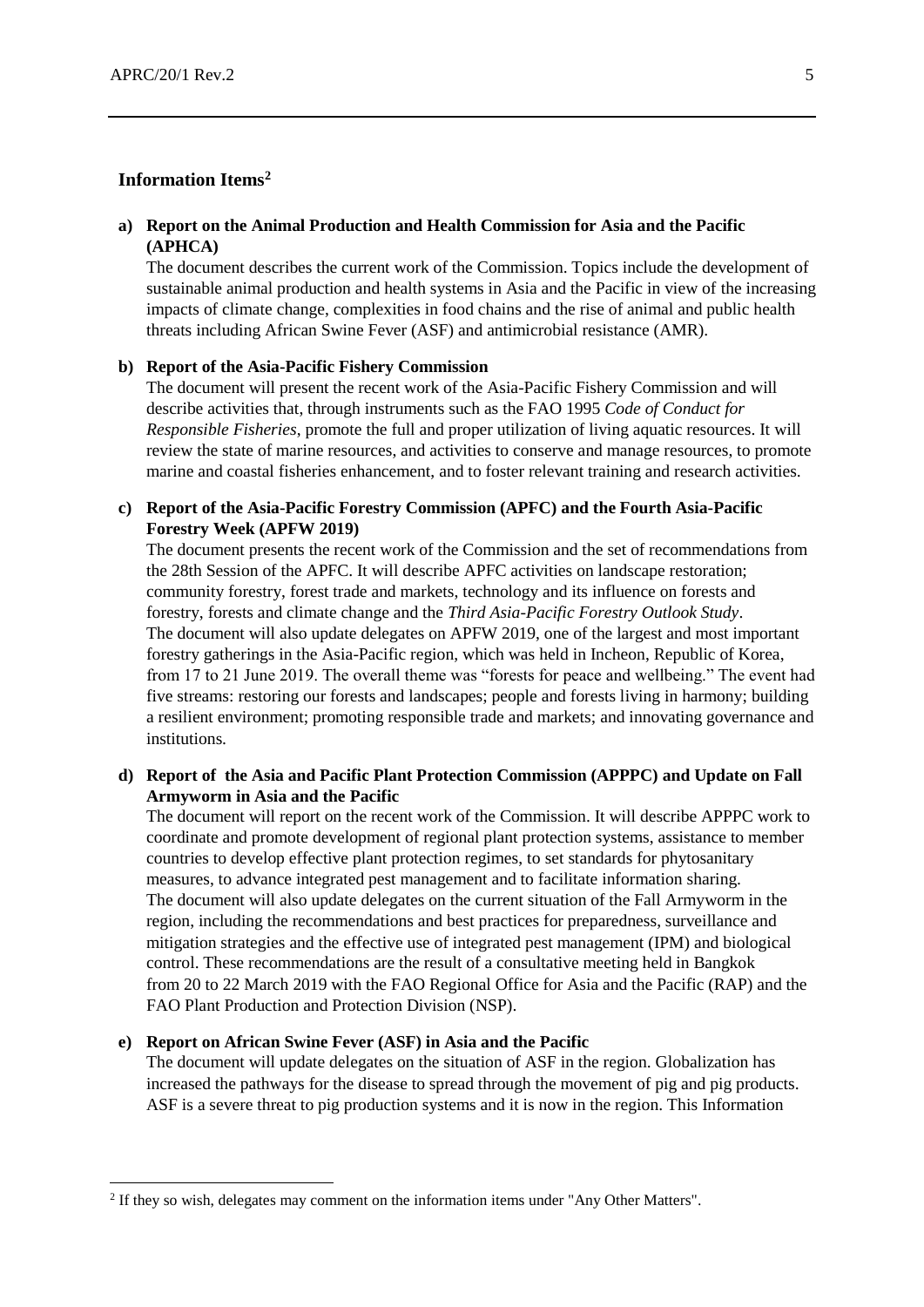Item will describe the work to improve emergency preparedness, prevention and control of the disease.

#### **f) Report on Antimicrobial Resistance (AMR)**

The document will update delegates on the current work around AMR in the region. There is a growing urgency for the Asia and the Pacific region to strengthen collaboration and coordination efforts between agriculture, human health and environment sectors in the use and discharge of antimicrobials. The rise of AMR threatens the region's capacity to successfully treat a wide range of diseases.

**g) Report on work in the Fight against Illegal, Unreported and Unregulated (IUU) Fishing in Asia and the Pacific**

The document will update delegates on FAO's work on combating IUU Fishing in the region and encourage regional Members to accede to the Agreement on Port State Measures, which is fundamental to the fight against IUU Fishing.

**h) Report on the FAO Regional Consultative Meeting on Mainstreaming Biodiversity across Agricultural Sectors in Asia and the Pacific**

The document will update delegates on the Regional Consultation held in July 2019. The forum brought together multistakeholder experts and cross-sectoral representatives to discuss mainstreaming of biodiversity conservation across all agricultural sectors and the ongoing process to develop the Convention on Biological Diversity's post-2020 global biodiversity framework.

**i) Report by the FAO Office of Evaluation (OED) of the Regional Synthesis of lessons learned from, and trends identified in the Country Programme Evaluations: in Asia and the Pacific 2014-2019**

The purpose of the regional synthesis is to inform FAO Regional Conferences about results, issues and lessons learned from OED evaluations completed between 2014 and 2019, as well as enhance the utilization of evaluation reports at the regional level through the development of tailored evaluation products.

## **j) United Nations Decade of Action on Nutrition and Follow-up to the Second International Conference on Nutrition (ICN2)**

As recommended in 2014 by Members at the Second International Conference on Nutrition (ICN2), the United Nations (UN) General Assembly proclaimed in 2016 the UN Decade of Action on Nutrition 2016-2025<sup>3</sup>, a time-bound framework to implement the ICN2 commitments. The Nutrition Decade is a vehicle to advocate for more policy and programme implementation, increase nutrition investments and align existing efforts towards achieving a healthier and more sustainable future. In April 2018, a first report giving an overview of progress made in implementing the Nutrition Decade was submitted to the General Assembly by the Secretary-General of the United Nations. Paragraph 91 of this report<sup>4</sup> elucidated that the Decade's Work Programme provides for the convening of dialogues among all stakeholders to review progress in implementing the Nutrition Decade. The mid-term review of the Nutrition Decade is envisaged for 2020 in order to assess and evaluate the achievements in individual policy areas of the ICN2 Framework for Action, as reflected in the action areas of the Work Programme of the Nutrition

l

<sup>3</sup> www.un.org/en/ga/search/view\_doc.asp?symbol=A/RES/70/259

<sup>4</sup> https://undocs.org/A/72/829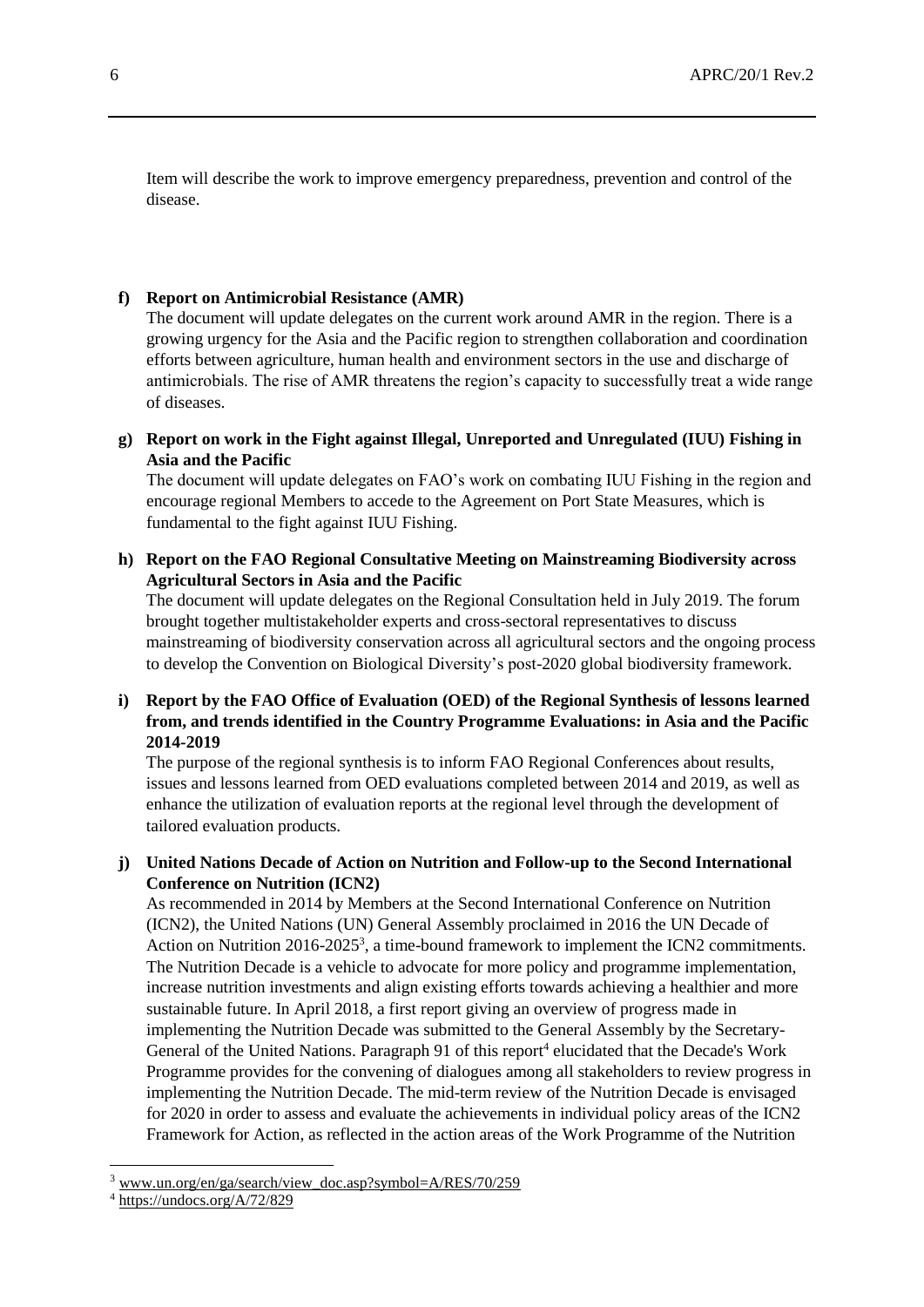Decade, over the time period from 2016 to 2020. The process leading to the mid-term review will include a series of consultations and dialogues with various stakeholders, including with FAO Members participating in the FAO Regional Conference for Asia and the Pacific, with the aim of evaluating progress made towards implementing the ICN2 global commitments and seek guidance on future priority areas and the way forward for the second half of the Nutrition Decade.

#### **k) Update of the Vision and Strategy for FAO's Work in Nutrition**

This Information Item will update delegates on the drafting of a new Vision and Strategy for FAO's work in Nutrition. The Food and Nutrition Division (ESN) of FAO headquarters is leading a collaborative process in drafting a new Vision and Strategy based on evaluation recommendations and increased knowledge and evidence for food-systems approaches to raise levels of nutrition. The new Vision and Strategy will consider 1) all forms of malnutrition; 2) food systems over and beyond nutrition-sensitive agriculture; 3) the current global context building on the outcomes of ICN2, the Rome Declaration on Nutrition, and the UN Decade of Action on Nutrition; 4) a robust implementation plan and accountability framework; and 5) regional specific considerations.

## **l) Food Loss and Waste Measurement linked to the Food Loss Analysis Methodology**

This Information Item will update delegates on FAO's Food Loss Analysis Methodology for identifying critical loss points in food supply chains, and will highlight their importance and relevance in the efforts of countries to measure and implement actions to reduce food loss and waste toward meeting SDG target 12.3.

#### **m) International Year of Plant Health (IYPH) 2020**

In December 2018, the United Nations General Assembly declared 2020 as the International Year of Plant Health (IYPH). The year is a once in a lifetime opportunity to raise global awareness on how protecting plant health can help end hunger, reduce poverty, protect the environment and boost economic development. As part of this, FAO, the International Plant Protection Convention (IPPC) and their partners are leading the global effort to promote plant health in 2020 and beyond. The IPPC is a global treaty, signed by over 183 countries, that provides a framework for protecting plant resources from pests and diseases. It leads to the development of international plant health standards and promotes safe trade among all countries.

#### **n) The Digitalization of Food and Agriculture**

The global food system continues to face considerable challenges in being able to provide enough food of adequate quality to feed an ever-growing population. The world is also changing at a fast pace with the emergence of an array of technologies. Digital technologies offer unique opportunities for improving food production and trade, especially to smallholder farmers, and in helping to achieve the Sustainable Development Goals (SDGs). This paper discusses the potential of the digitalization of agriculture and documents FAO's initiatives to support countries in developing and implementing digital strategies and applications.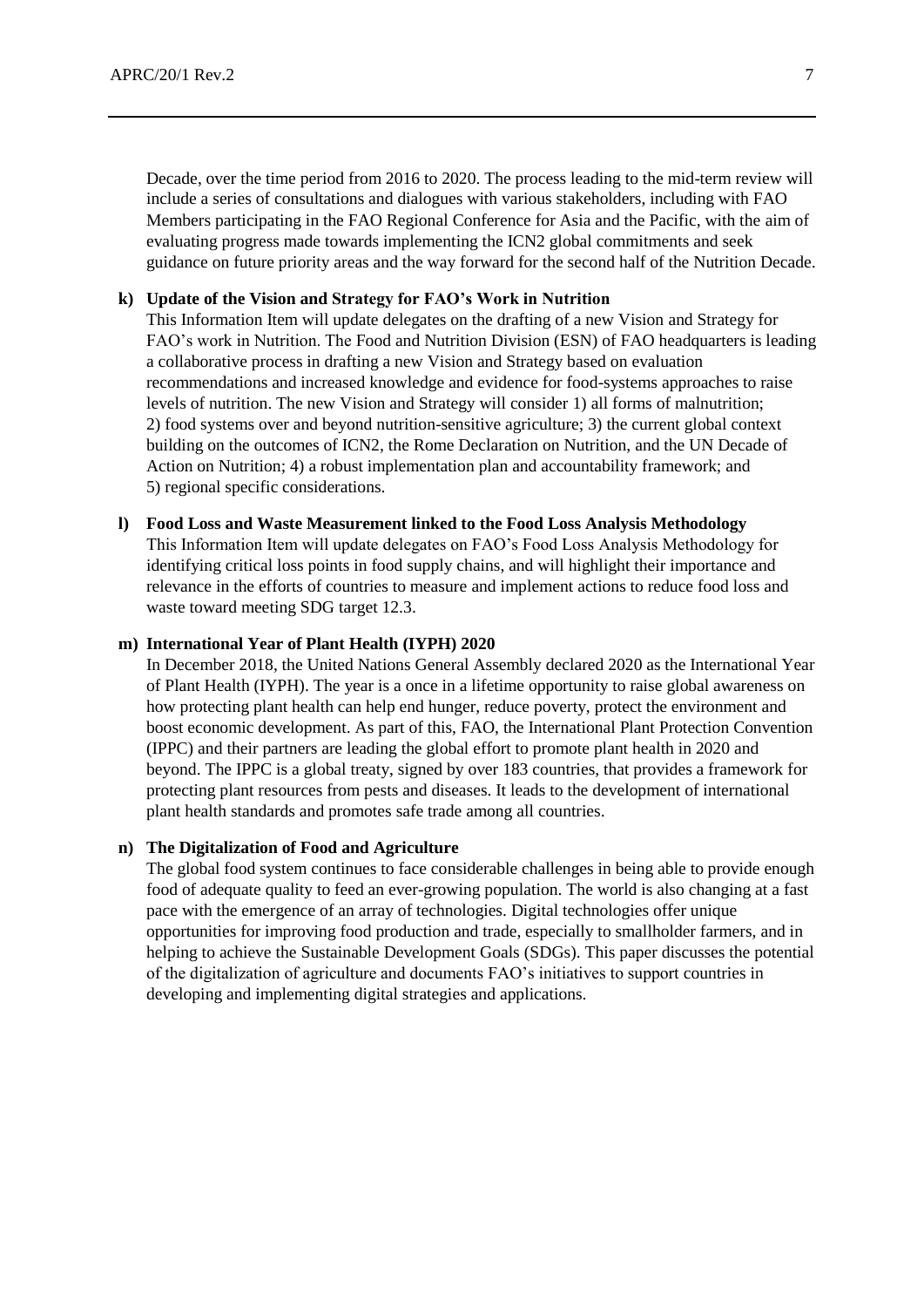## **Ministerial Session**

*3-4 September 2020*

#### **3. Statement by the Director-General**

## **4. Statement by the Independent Chairperson of the FAO Council**

## **5. Statement by the Chairperson of the 34th Session of the Regional Conference for Asia and the Pacific**

The Chairperson of the 34th Session of the Regional Conference for Asia and the Pacific will provide a brief statement on the outcome of the deliberations of the 41st Session of the FAO Conference (Rome, 22-29 June 2019) and the 159th Session of the FAO Council (Rome, 4-8 June 2018) on matters related to the Asia and the Pacific region.

## **6. Second Joint FAO and Pacific Community (SPC) Ministers for Agriculture and Forestry Meeting Communiqué**

The Second Joint FAO and Pacific Community (SPC) Pacific Ministers of Agriculture and Forestry Meeting was held in Apia, Samoa from 30 September to 4 October 2019 during the second Pacific Week of Agriculture. This item will include statements made at the meeting.

#### **7. Statement by the Chairperson of the Committee on World Food Security (CFS)**

The CFS Chairperson will provide an overview of the main outcomes of the 46th Plenary Session of the CFS (Rome, 14-18 October 2019) reporting on the activities undertaken in 2018-2019.

#### **8. Statement by the Spokesperson of the Civil Society Consultation**

The spokesperson of the Civil Society Consultation will present the statement/declaration of the outcome of the consultation.

#### **9. Statement by the Spokesperson of the Private Sector Consultation**

The spokesperson of the Private Sector Consultation will present the statement/declaration of the outcome of the consultation.

#### **10. FAO's Hand-in-Hand Initiative: a New Approach**

The Hand-in-Hand Initiative is an evidence-based, country-led and country-owned initiative of the Food and Agriculture Organization of the United Nations (FAO) to accelerate agricultural transformation and sustainable rural development to eradicate poverty (SDG 1) and end hunger and all forms of malnutrition (SDG 2). In so doing, it contributes to the attainment of all the other Sustainable Development Goals. The initiative adopts a robust match-making approach that proactively brings together target countries with donors, the private sector, international financial institutions, academia and civil society to mobilize means of implementation that support accelerated actions. It prioritizes countries and territories within countries where poverty and hunger are most concentrated or where national capacities are most limited. It also introduces a framework for monitoring and impact analysis.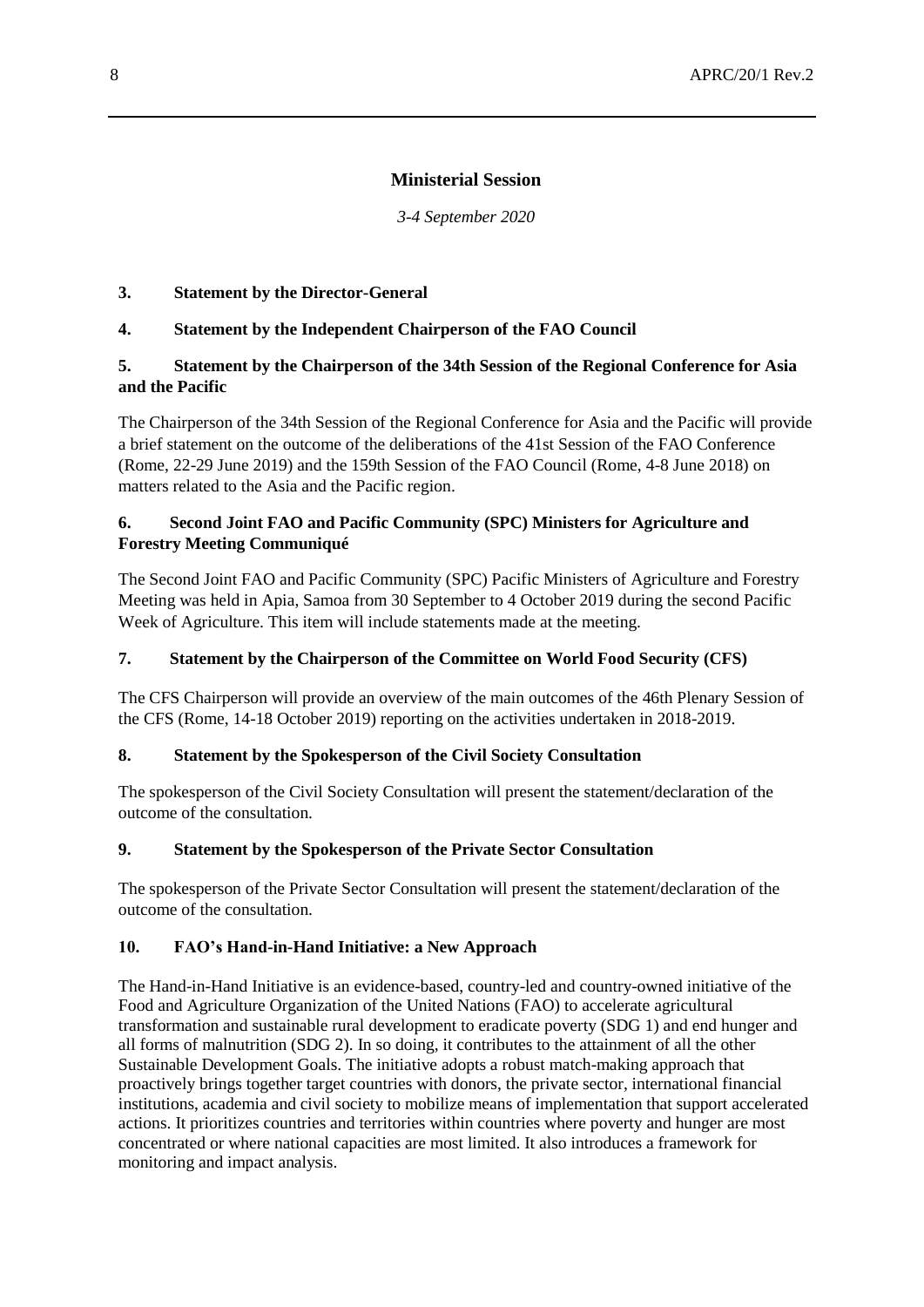The initiative deploys sophisticated tools, including advanced geospatial modelling and analytics, to identify the biggest opportunities to raise the incomes and reduce the inequities and vulnerabilities of the rural poor, who constitute the vast majority of the world's poor. It uses these tools to present an evidence-based view of economic opportunities and to improve targeting and tailoring of policy interventions, innovation, finance and investment, and institutional reform. Hand‐in‐Hand adopts a market-oriented food systems approach to increasing the quantity, quality, diversity and accessibility of nutritious foods available in local, regional and national food markets. The Initiative prioritizes countries where national capacities and international support are most limited or where operational challenges, including natural or human-induced crises, are greatest. This is in keeping with the UN's commitment to "leave no one behind."

#### **11. Prioritization of Country and Regional Needs**

The Asia and the Pacific region faces various challenges in the food and agricultural sectors, such as food insecurity, malnutrition, climate change, emergence of infectious diseases and endemic disease burdens, natural resource degradation and depletion and natural disasters. This session allows the heads of country delegations to deliver their statements. Delegates are invited to outline their views on the priorities for addressing national and regional needs in three to four minutes each.

#### **Review and Endorsement of the Report of the Senior Officers Meeting**

The draft report of the Senior Officers Meeting will be reviewed and endorsed.

The Report will be introduced by the Rapporteur.

## **12. Bytes to Sustain Our Bites: Leveraging Innovation and Digital Agriculture for Achieving the Sustainable Development Goals (SDGs)**

Agriculture has always been knowledge-intensive. Although there has been significant path-breaking research and innovations in the field of agriculture, farmers have primarily been dependent on their individual or community wisdom, primarily because of difficulties in accessing information. Digital technologies are changing this situation by delivering the types of knowledge that farmers need to understand and utilize easily. Furthermore, digital technologies are transforming not only farming but also the entire value chain from farm to fork. Countries need to build capacities, develop policies, frameworks and the regulatory environment, and re-engineer processes to efficiently transition from labour-intensive towards data-driven agriculture.

Emerging and established technologies such as mobile communication technologies (smartphones, 5G networks including NB-IoT), drones, satellite imagery, big data, artificial intelligence, edge computing, sensor networks and distributed ledger technology (e.g. blockchains) hold great potential to transform every aspect of food and agriculture. From planning through to production, post-harvest, marketing and consumption, technology can efficiently safeguard both the producers' and consumers' interests. Furthermore, in the face of fast changing climatic conditions, countries and their farmers need to develop a high level of adaptability and resilience to effectively manage and mitigate vagaries of changing or extreme climatic conditions.

This event will consider key questions that innovation has the potential to resolve and look at drivers that are inspiring innovation. How can we strengthen and enable smallholder family farmers to take advantage of data-driven agriculture to improve their livelihoods? How do we enable the production of nutritious food while simultaneously decreasing environmental degradation? The session will also look at drivers for innovation such as the need to protect crops and livestock while fighting against antimicrobial resistance (AMR), increasing resilience in the face of natural disasters, reducing the